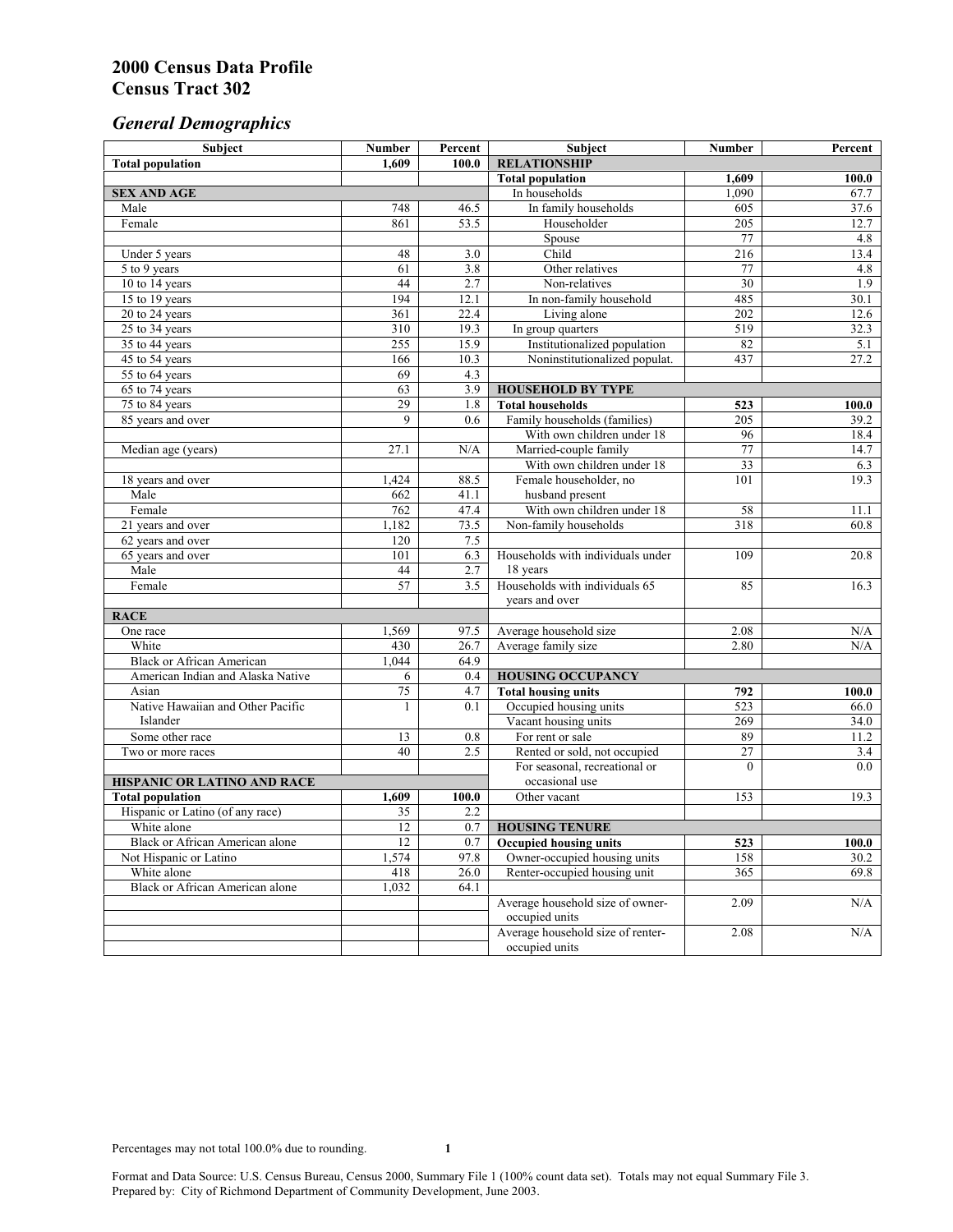### *Social Characteristics*

| <b>Subject</b>                                         | <b>Number</b>            | Percent      | <b>Subject</b>                                   | <b>Number</b>   | Percent     |
|--------------------------------------------------------|--------------------------|--------------|--------------------------------------------------|-----------------|-------------|
| <b>SCHOOL ENROLLMENT</b>                               | <b>RESIDENCE IN 1995</b> |              |                                                  |                 |             |
| Population 3 years and over enrolled in                | 833                      | 100.0        | Population 5 years and over                      | 1,490           | 100.0       |
| school                                                 |                          |              | Same house in 1995                               | 513             | 34.4        |
| Nursery school, preschool                              | 6                        | 0.7          | Different house in the U.S. in                   | 977             | 65.6        |
| Kindergarten                                           | 19                       | 2.3          | 1995                                             |                 |             |
| Elementary school (grades 1-8)                         | 70                       | 8.4          | Same county                                      | 400             | 26.8        |
| High school (grades 9-12)                              | $\overline{24}$          | 2.9          | Different county                                 | 577             | 38.7        |
| College or graduate school                             | 714                      | 85.7         | Same state                                       | 380             | 25.5        |
|                                                        |                          |              | Different state                                  | 197             | 13.2        |
| <b>EDUCATIONAL ATTAINMENT</b>                          |                          |              | Elsewhere in 1995                                | $\Omega$        | 0.0         |
| Population 25 years and over                           | 747                      | 100.0        |                                                  |                 |             |
| Less than 9 <sup>th</sup> grade                        | 37                       | 5.0          | NATIVITY AND PLACE OF BIRTH                      |                 |             |
| $9th$ to $12th$ grade, no diploma                      | 183                      | 24.5         | <b>Total population</b>                          | 1,548           | 100.0       |
| High school graduate (includes equivalency)            | 139                      | 18.6         | Native                                           | 1.512           | 97.7        |
| Some college, no degree                                | 185                      | 24.8         | <b>Born in United States</b>                     | 1,488           | 96.1        |
| Associate degree                                       | 25                       | 3.3          | State of residence                               | 832             | 53.7        |
| Bachelor's degree                                      | 128                      | 17.1         | Different state                                  | 656             | 42.4        |
| Graduate or professional degree                        | $50\,$                   | 6.7          | <b>Born outside United States</b>                | 24              | 1.6         |
| Percent high school graduate or higher                 | 70.5%                    | N/A          | Foreign born                                     | $\overline{36}$ | 2.3         |
| Percent bachelor's degree or higher                    | 23.8%                    | N/A          | Entered 1990 to March 2000                       | 26              | 1.7         |
|                                                        |                          |              | Naturalized citizen                              | $\overline{0}$  | 0.0         |
| <b>MARITAL STATUS</b>                                  |                          |              | Not a citizen                                    | 36              | 2.3         |
| Population 15 years and over                           | 1,407                    | 100.0        |                                                  |                 |             |
| Never married                                          | 951                      | 67.6         | <b>REGION OF BIRTH OF FOREIGN BORN</b>           |                 |             |
| Now married, not including separated                   | 176                      | 12.5         | Total (excluding born at sea)                    | 36              | 100.0       |
| Separated                                              | 43                       | 3.1          | Europe                                           | $\overline{0}$  | 0.0         |
| Widowed                                                | 103                      | 7.3          | Asia                                             | 5               | 13.9        |
| Female                                                 | 63                       | 4.5          | Africa                                           | $\theta$        | 0.0         |
| Divorced                                               | 134                      | 9.5          | Oceania                                          | $\Omega$        | 0.0         |
| Female                                                 | 49                       | 3.5          | Latin America                                    | 31              | 86.1        |
|                                                        |                          |              | Northern America                                 | $\theta$        | 0.0         |
| <b>GRANDPARENTS AS CAREGIVERS</b>                      |                          |              |                                                  |                 |             |
| Grandparent living in household with<br>$\overline{7}$ |                          | 100.0        | <b>LANGUAGE SPOKEN AT HOME</b><br>1.490<br>100.0 |                 |             |
| one or more own grandchildren under 18<br>vears        |                          |              | Population 5 years and over                      |                 |             |
|                                                        | $\mathbf{0}$             | 0.0          | English only<br>Language other than English      | 1,329<br>161    | 89.2        |
| Grandparent responsible for grandchildren              |                          |              | Speak English less than                          | 59              | 10.8<br>4.0 |
| <b>VETERAN STATUS</b>                                  |                          |              | "very well"                                      |                 |             |
| Civilian population 18 years and over                  |                          |              | Spanish                                          | 98              | 6.6         |
| Civilian veterans                                      | 1,396<br>85              | 100.0<br>6.1 | Speak English less than                          | 39              | 2.6         |
|                                                        |                          |              | "very well"                                      |                 |             |
| <b>DISABILITY STATUS OF THE CIVILIAN</b>               | Other Indo-European      | 36           | 2.4                                              |                 |             |
| NONINSTITUTIONALIZED POPULATION                        | languages                |              |                                                  |                 |             |
| Population 5 to 20 years                               | 427                      | 100.0        | Speak English less than                          | $\overline{7}$  | 0.5         |
| With a disability                                      | 69                       | 16.2         | "very well"                                      |                 |             |
| Population 21 to 64 years                              | 956                      | 100.0        | Asian and Pacific Island                         | 14              | 0.9         |
| With a disability                                      | 210                      | 22.0         | languages                                        |                 |             |
| Percent employed                                       | 41.4%                    | N/A          | Speak English less than                          | $\overline{0}$  | 0.0         |
| No disability                                          | 746                      | 78.0         | "very well"                                      |                 |             |
| Percent employed                                       | 66.6%                    | N/A          | Other Languages                                  | 13              | 0.9         |
| Population 65 years and over                           | 107                      | 100.0        | Speak English less than                          | 13              | 0.9         |
| With a disability                                      | 63                       | 58.9         | "very well"                                      |                 |             |

Format and Data Source: U.S. Bureau of the Census, Census 2000, Summary File 3 (sample data set). Totals may not equal Summary File 1. Prepared by: City of Richmond Department of Community Development, June 2003.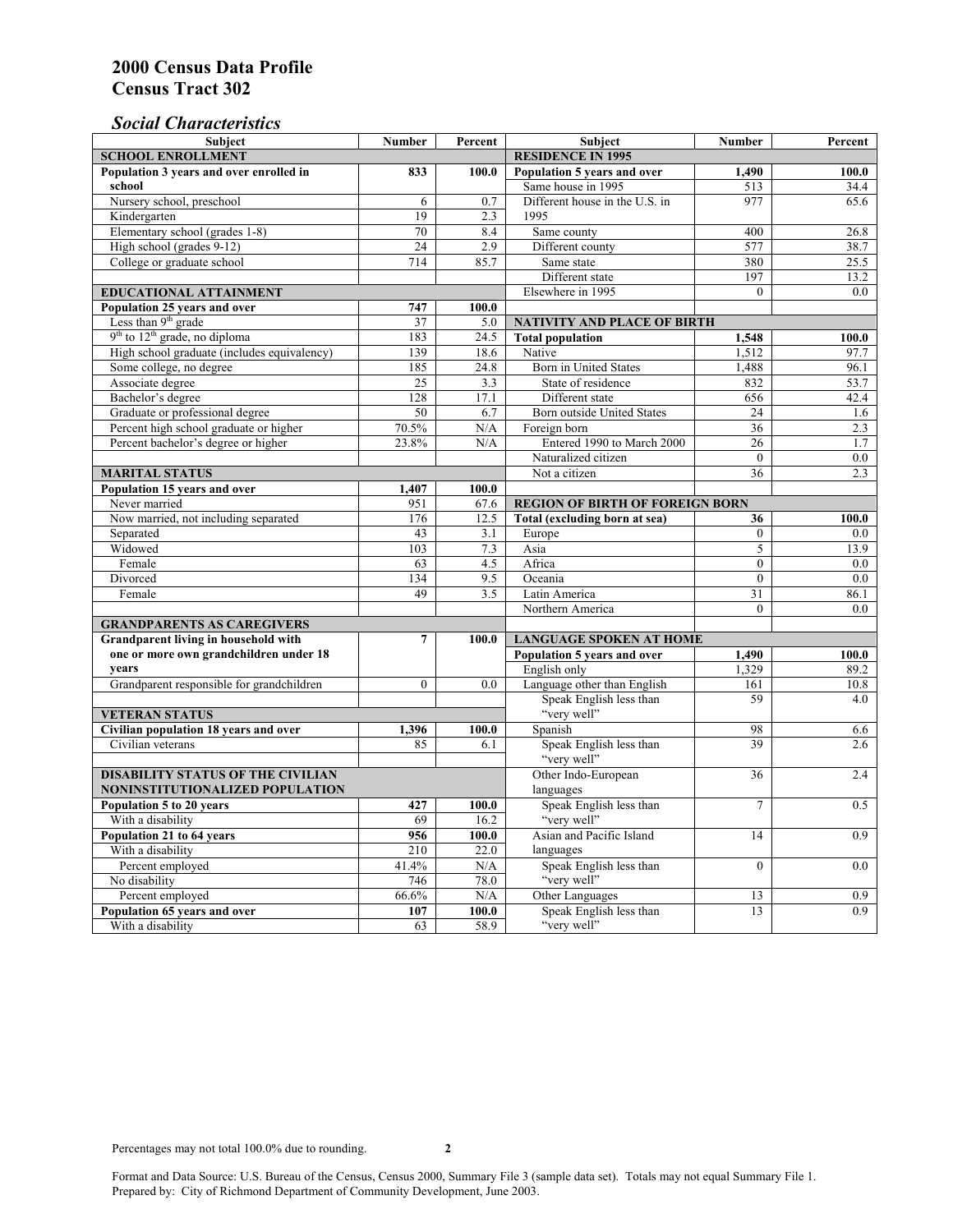#### *Economic Characteristics*

| <b>Subject</b>                                     | Number           | Percent | Subject                              | <b>Number</b>    | Percent |
|----------------------------------------------------|------------------|---------|--------------------------------------|------------------|---------|
| <b>EMPLOYMENT STATUS</b>                           |                  |         | <b>INCOME IN 1999</b>                |                  |         |
| Population 16 years and over                       | 1,396            | 100.0   | Households                           | 552              | 100.0   |
| In labor force                                     | 856              | 61.3    | Less than \$10,000                   | 149              | 27.0    |
| Civilian labor force                               | 856              | 61.3    | \$10,000 to \$14,999                 | 26               | 4.7     |
| Employed                                           | 758              | 54.3    | \$15,000 to \$24,999                 | 127              | 23.0    |
| Unemployed                                         | 98               | 7.0     | \$25,000 to \$34,999                 | 130              | 23.6    |
| Percent of civilian labor force                    | 11.4%            | N/A     | \$35,000 to \$49,999                 | 47               | 8.5     |
| Armed Forces                                       | $\mathbf{0}$     | 0.0     | \$50,000 to \$74,999                 | 60               | 10.9    |
| Not in labor force                                 | 540              | 38.7    | \$75,000 to \$99,999                 | $\tau$           | 1.3     |
| Females 16 years and over                          | 694              | 100.0   | \$100,000 to \$149,999               | $\boldsymbol{0}$ | 0.0     |
| In labor force                                     | 442              | 63.7    | \$150,000 to \$199,999               | $\mathbf{0}$     | 0.0     |
| Civilian labor force                               | 442              | 63.7    | \$200,000 or more                    | 6                | 1.1     |
| Employed                                           | 361              | 52.0    | Median household income (dollars)    | 23,556           | N/A     |
| Own children under 6 years                         | 69               | 100.0   |                                      |                  |         |
| All parents in family in labor force               | 22               | 31.9    | With earnings                        | 475              | 86.1    |
|                                                    |                  |         |                                      |                  |         |
|                                                    |                  |         | Mean earnings (dollars)              | 27,580           | N/A     |
| <b>COMMUTING TO WORK</b>                           |                  |         | With Social Security income          | 116              | 21.0    |
| Workers 16 years and over                          | 736              | 100.0   | Mean Social Security income          | 8,426            | N/A     |
| Car, truck, or van – drove alone                   | 351              | 47.7    | (dollars)                            |                  |         |
| Car, truck, or $van$ – carpooled                   | $50\,$           | 6.8     | With Supplemental Security income    | 73               | 13.2    |
| Public transportation (including taxicab)          | 96               | 13.0    | Mean Supplemental Security           | 6,800            | N/A     |
| Walked                                             | 129              | 17.5    | income (dollars)                     |                  |         |
| Other means                                        | 88               | 12.0    | With public assistance income        | 48               | 8.7     |
| Worked at home                                     | $\overline{22}$  | 3.0     | Mean public assistance income        | 888              | N/A     |
| Mean travel time to work (minutes)                 | 13.7             | N/A     | (dollars)                            |                  |         |
|                                                    |                  |         | With retirement income (dollars)     | 63               | 11.4    |
| Employed civilian population 16 years and over     | 758              | 100.0   | Mean retirement income (dollars)     | 7,963            | N/A     |
| <b>OCCUPATION</b>                                  |                  |         |                                      |                  |         |
| Management, professional, and related occupations  | 154              | 20.3    | <b>Families</b>                      | 168              | 100.0   |
| Service occupations                                | 263              | 34.7    | Less than \$10,000                   | 40               | 23.8    |
| Sales and office occupations                       | 245              | 32.3    | \$10,000 to \$14,999                 | 12               | 7.1     |
| Farming, fishing, and forestry occupations         | $\boldsymbol{0}$ | 0.0     | \$15,000 to \$24,999                 | 55               | 32.7    |
| Construction, extraction, and maintenance          | 71               | 9.4     | \$25,000 to \$34,999                 | $22\,$           | 13.1    |
| occupations                                        |                  |         | \$35,000 to \$49,999                 | 13               | 7.7     |
| Production, transportation, and material moving    | 25               | 3.3     | \$50,000 to \$74,999                 | 20               | 11.9    |
| occupations                                        |                  |         | \$75,000 to \$99,999                 | $\boldsymbol{0}$ | $0.0\,$ |
|                                                    |                  |         | \$100,000 to \$149,999               | $\mathbf{0}$     | 0.0     |
|                                                    |                  |         |                                      |                  |         |
| <b>INDUSTRY</b>                                    |                  |         | \$150,000 to \$199,999               | $\mathbf{0}$     | 0.0     |
| Agriculture, forestry, fishing and hunting, and    | $\mathbf{0}$     | 0.0     | \$200,000 or more                    | 6                | 3.6     |
| mining                                             |                  |         | Median family income (dollars)       | 20,200           | N/A     |
| Construction                                       | 18               | 2.4     |                                      |                  |         |
| Manufacturing                                      | $\overline{12}$  | 1.6     | Per capita income (dollars)          | 11,682           | N/A     |
| Wholesale trade                                    | 14               | 1.8     | <b>Median earnings (dollars)</b>     |                  |         |
| Retail trade                                       | 46               | 6.1     | Male full-time, year-round workers   | 18,681           | N/A     |
| Transportation and warehousing, and utilities      | 45               | 5.9     | Female full-time, year-round workers | 30.179           | N/A     |
| Information                                        | 38               | 5.0     |                                      | Number           | Percent |
| Finance, insurance, real estate, and rental and    | 42               | 5.5     |                                      | below            | below   |
| leasing                                            |                  |         |                                      | poverty          | poverty |
| Professional, scientific, management,              | 35               | 4.6     | <b>Subject</b>                       | level            | level   |
| administrative, and waste management services      |                  |         | <b>POVERTY STATUS IN 1999</b>        |                  |         |
| Educational, health and social services            | 221              | 29.2    | <b>Families</b>                      | 52               | 31.0    |
| Arts, entertainment, recreation, accommodation and | 147              | 19.4    | With related children under 18 years | 37               | 37.4    |
| food services                                      |                  |         | With related children under 5 years  | 31               | 50.0    |
| Other services (except public administration)      | 104              | 13.7    | Families with female householder, no | 37               | 44.6    |
| Public Administration                              | 36               | 4.7     | husband present                      |                  |         |
|                                                    |                  |         | With related children under 18 years | 37               | 63.8    |
| <b>CLASS OF WORKER</b>                             |                  |         |                                      |                  |         |
|                                                    |                  |         | With related children under 5 years  | 31               | 79.5    |
| Private wage and salary workers                    | 434              | 57.3    | Individuals                          | 345              | 31.4    |
| Government workers                                 | 255              | 33.6    | 18 years and over                    | 278              | 29.4    |
| Self-employed workers in own not incorporated      | 66               | 8.7     | 65 years and over                    | 40               | 37.4    |
| business                                           |                  |         | Related children under 18 years      | 67               | 44.1    |
| Unpaid family workers                              | $\mathfrak{Z}$   | 0.4     | Related children 5 to 17 years       | 45               | 47.9    |
|                                                    |                  |         | Unrelated individuals 15 years and   | 199              | 30.9    |
|                                                    |                  |         | over                                 |                  |         |

Percentages may not total 100.0% due to rounding. **3** 

Format and Data Source: U.S. Bureau of the Census, Census 2000, Summary File 3 (sample data set). Totals may not equal Summary File 1. Prepared by: City of Richmond Department of Community Development, June 2003.